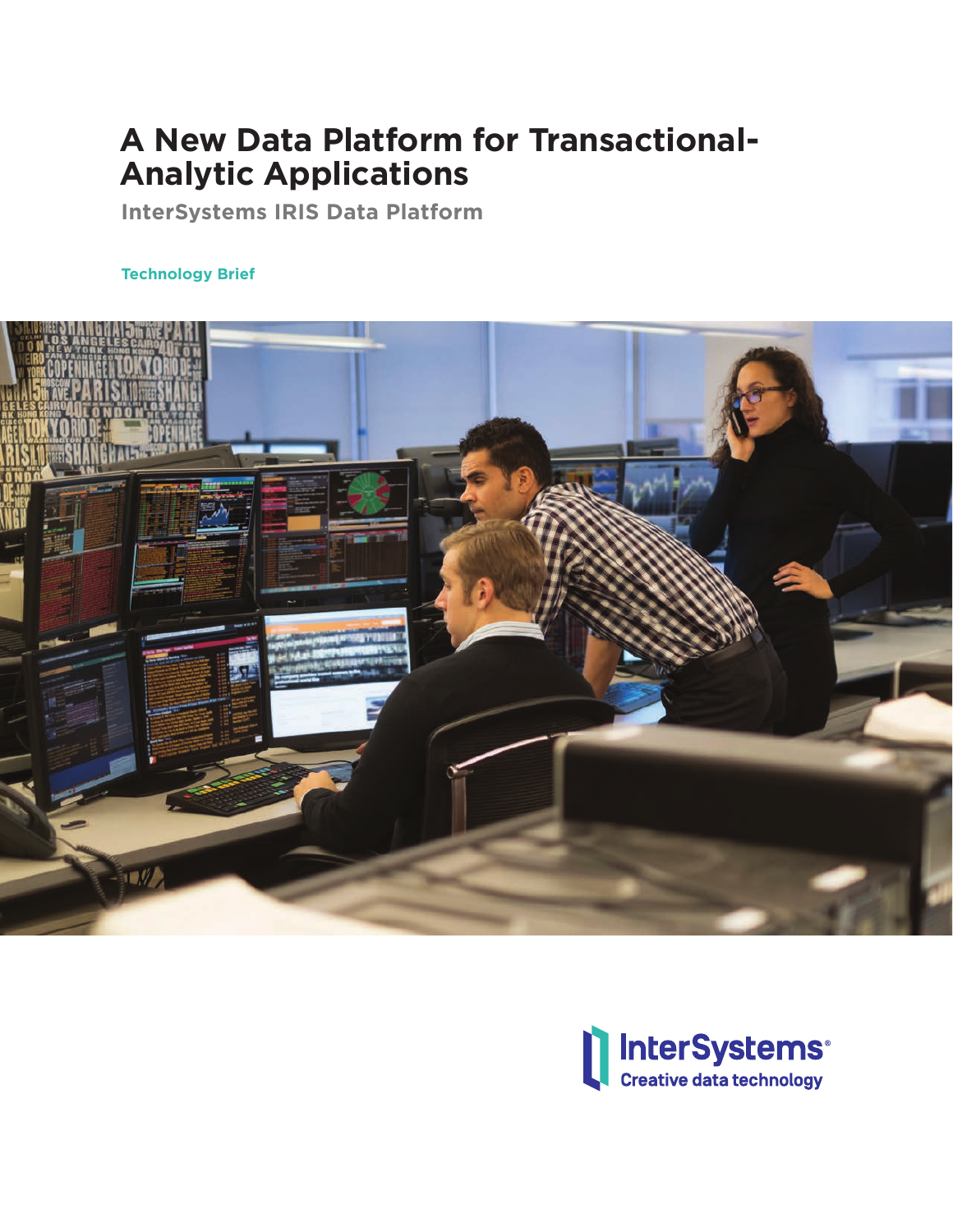# **InterSystems IRIS: A New Data Platform for Transactional-Analytic Applications**

#### **Introduction**

Historically, transactional applications (dealing with real-time data) and analytic applications (dealing with historical and other non real-time data) were separate entities. But as organizations wanted to make use — in real time — of the insights gleaned from their data, a new breed of solutions emerged. Transactional-analytic applications simultaneously support the rapid ingestion of data from a variety of sources and sophisticated analytics.

InterSystems IRIS® data platform is designed for development and execution of high performance transactional-analytic applications. It combines in-memory performance with highly optimized disk storage and unique intelligent distributed data aware caching that eliminates the need to duplicate entire data sets in memory or on disk. Applications built on InterSystems IRIS can ingest large sets of transactional data while simultaneously executing complex analytics, including machine learning, business rules, natural language processing, BI, and SQL queries — with better performance and higher reliability at a lower cost. This paper describes some of the major technical advantages of InterSystems IRIS.



# InterSystems IRIS Reference Architecture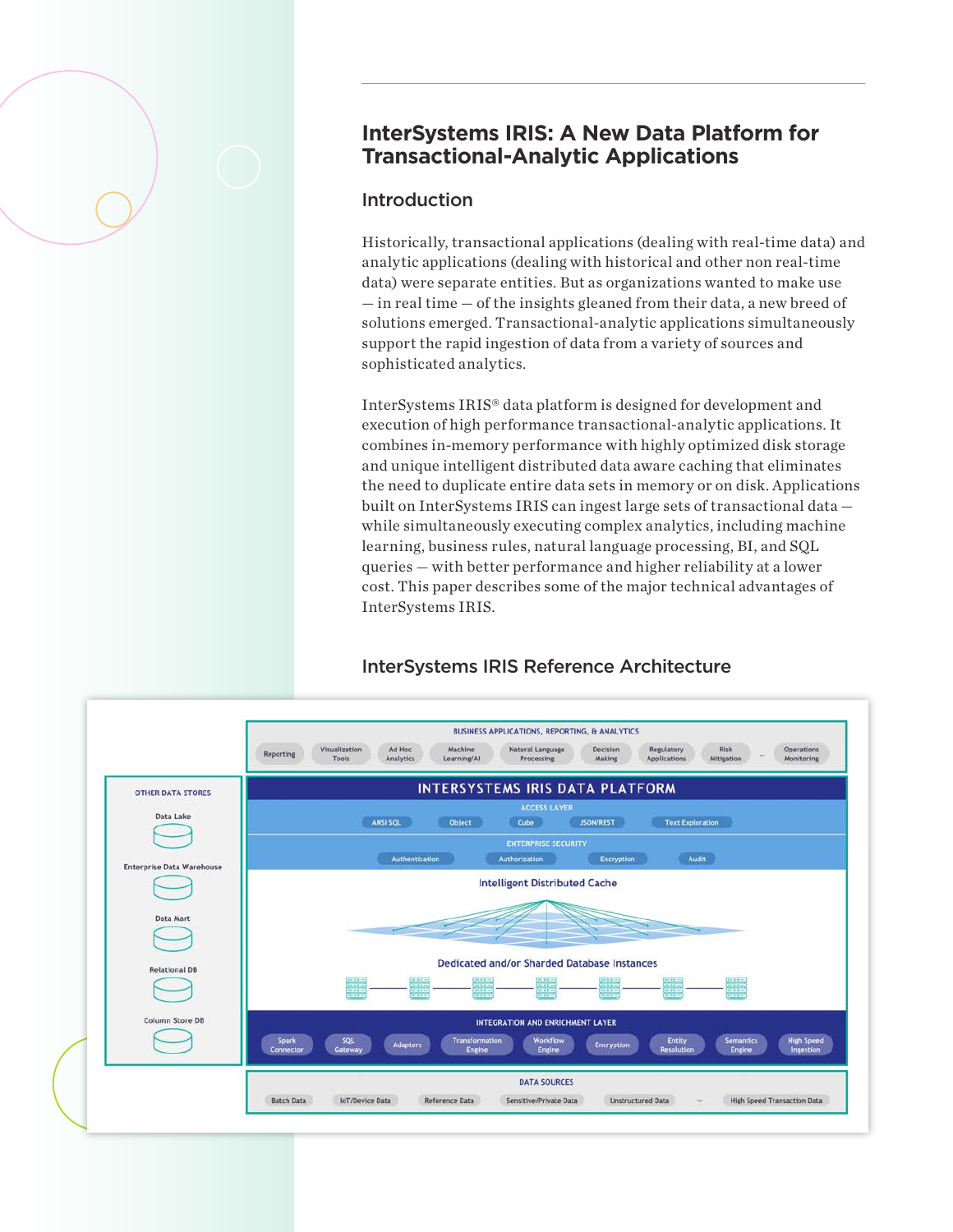InterSystems IRIS data platform provides:

- High performance, concurrent transactional-analytic processing to support real-time use cases.
- Support for executing machine learning, business rules, natural language processing, BI, and SQL queries in real time.
- A complete interoperability platform to integrate with existing applications and data sources.
- Ability to scale up and scale out with superior resource utilization and lower total cost of ownership (TCO).
- Multi-model database management support for object, relational and document technologies.
- Intelligent distributed data aware caching which allows workloads to be distributed among multiple nodes using commodity hardware.
- Interfaces to all prevalent programming languages, including Java, Node.js, .NET, Python, and others.
- Highly customizable data access and update layers that can be adapted individually to meet the application performance demands.
- Optimized interfaces for JDBC, ODBC, Apache Spark, and others.

#### Easy Integration with Existing Applications

InterSystems IRIS uses versatile data structures that can easily work with data as relational, object, or document models. All data can be accessed and manipulated in any appropriate model at any time without additional coding. For example, the InterSystems IRIS relational model is fully ANSI SQL compliant, and has adapters that allow easy integration with other relational products.

The result? InterSystems IRIS integrates with existing data warehouses and data lakes. It can be used as a data accelerator to make the best use of existing investments in Apache Spark, Amazon S3, and other technologies, allowing for real-time data ingestion and highly efficient analytics of large data sets.

InterSystems IRIS also integrates with various machine-learning libraries via the Predictive Model Markup Language (PMML). PMML models can be natively incorporated into the database for high performance. What's more, InterSystems IRIS has a built-in text analytics engine and can also be easily integrated with other text analytics solutions via the Apache Unstructured Information Management Architecture (UIMA) standard.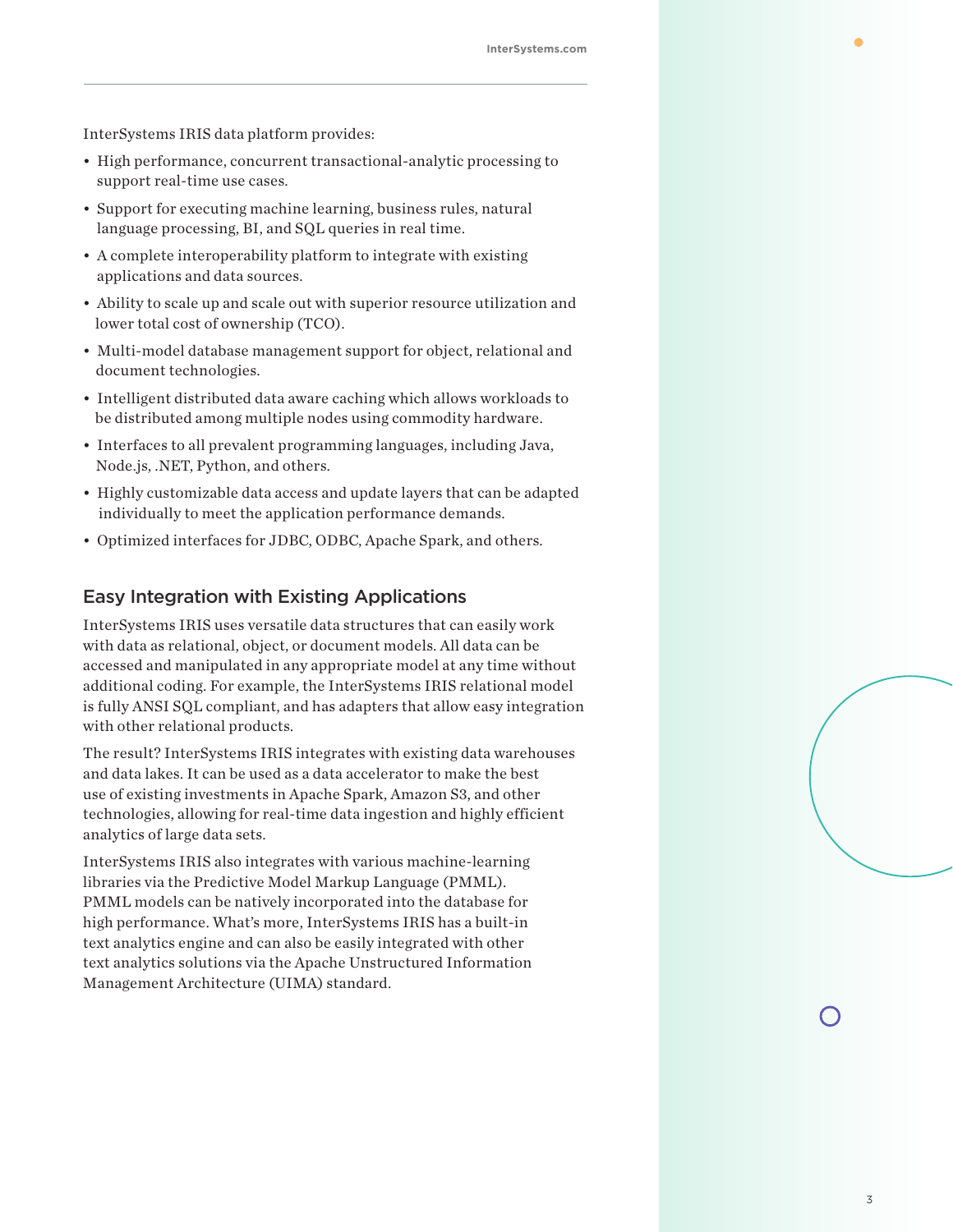# Intelligent Distributed Data-Aware Caching

Not only does InterSystems IRIS support simultaneous high-performance data ingestion and analytics, but it can do so at scale, thanks to its unique, intelligent distributed data-aware caching capabilities. In a multi-node setup of InterSystems IRIS, each node can be aware of what other nodes hold. Scenarios of improved application performance include:

- In a sharded environment, InterSystems IRIS significantly improves performance and reliability for complex cross-shard joins.
- In a multi-node cluster, it allows query workloads to be distributed among all nodes in the cluster.
- For concurrent transactional-analytic workloads, it ensures that analytic workload processing does not affect transaction/ingestion performance or reliability.

# Integrated Machine Learning (ML)

InterSystems IntegratedML is an embedded feature of InterSystems IRIS. It allows application developers to automatically create and train machine learning (ML) models without requiring specialized data science skills. IntegratedML makes it possible for organizations that do not yet have data scientists on staff to develop and deploy machine learning models. And it can improve the effectiveness of organizations with teams of skilled data scientists by automating much of the tedious work involved in data wrangling, feature engineering, and model building, freeing data scientists to work on higher value tasks.

Deep integration with InterSystems IRIS enables applications to seamlessly execute these ML models dynamically in response to real-time events and transactions, without extracting or moving any models or data.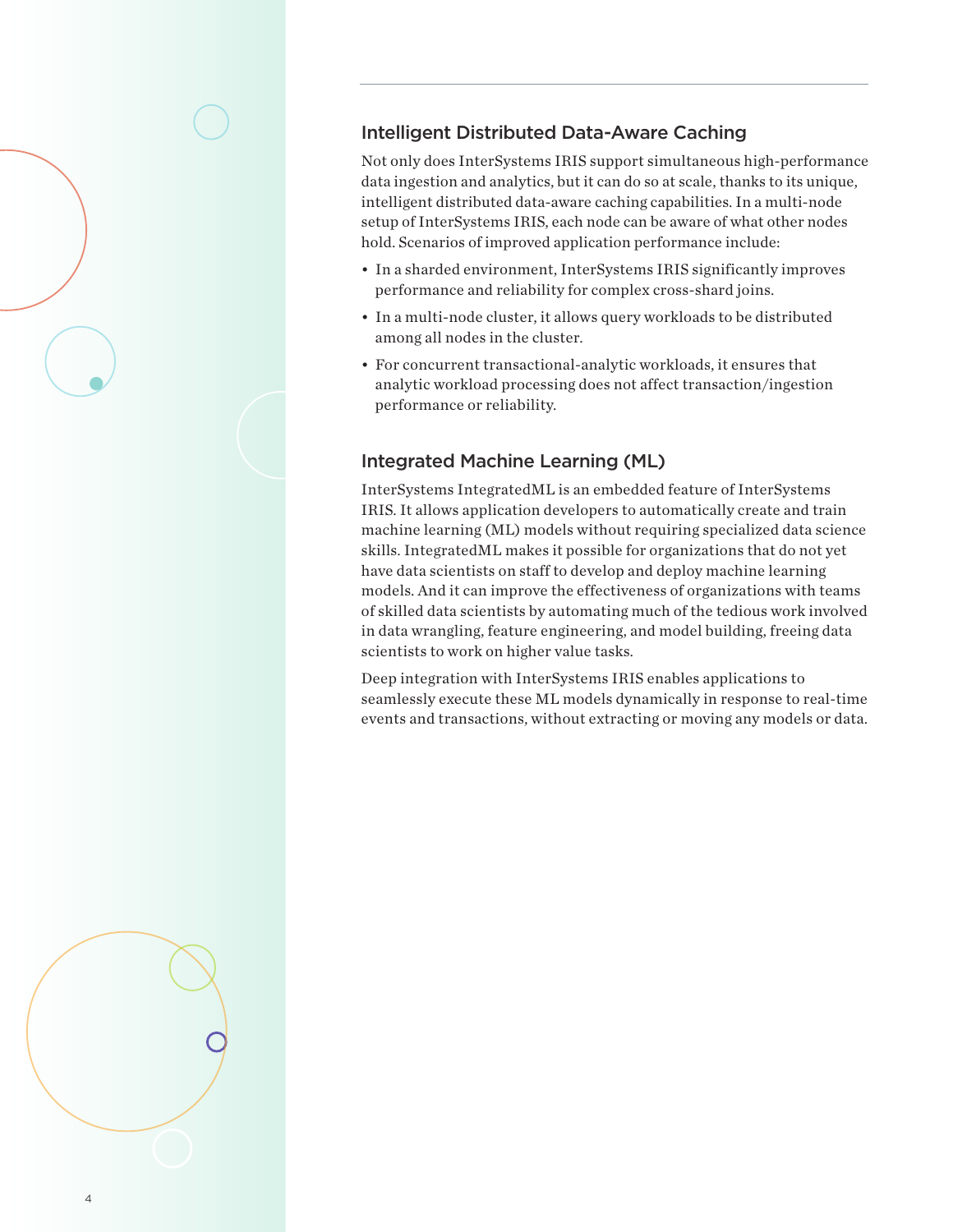# Comparison with Other Technologies

|                         | <b>InterSystems IRIS</b>                                                                                                                                                                                                                                                                                                                                                                                                                                         | <b>OLAP Data</b><br>Warehouse                                                                                                                                                                      | <b>Distributed</b><br><b>In-Memory DBMS</b>                                                                                                                   | <b>OLTP DBMS</b>                                                                                                               |
|-------------------------|------------------------------------------------------------------------------------------------------------------------------------------------------------------------------------------------------------------------------------------------------------------------------------------------------------------------------------------------------------------------------------------------------------------------------------------------------------------|----------------------------------------------------------------------------------------------------------------------------------------------------------------------------------------------------|---------------------------------------------------------------------------------------------------------------------------------------------------------------|--------------------------------------------------------------------------------------------------------------------------------|
| Architecture            | Distributed;<br>with storage;<br>not limited by RAM                                                                                                                                                                                                                                                                                                                                                                                                              | Column store                                                                                                                                                                                       | Distributed;<br>limited by total RAM                                                                                                                          | Not distributed                                                                                                                |
| Performance/<br>Scaling | • Transaction, query,<br>and user workloads<br>can be distributed<br>and partitioned<br>horizontally<br>· High, consistent<br>performance<br>(milliseconds) on<br>large partitioned<br>data using less<br>infrastructure<br>which results in<br>lower costs<br>• Optimized for in-<br>memory processing,<br>but not constrained<br>by memory; elastic<br>caching tier spills<br>over to disk as<br>needed, resulting<br>in lower costs and<br>higher reliability | • All data must be<br>replicated on all<br>machines<br>• Inefficient scaling<br>for queries<br>• Performance is<br>limited per machine<br>• Need shared<br>storage with flash<br>storage preferred | • High costs (servers<br>and RAM) to scale<br>• Stability problems<br>when memory is<br>exhausted<br>• High performance<br>dependent on<br>in-memory capacity | • Workloads must fit<br>on a single machine<br>(<br>• Inefficient scaling<br>• Query performance<br>and concurrency<br>limited |

#### Performance Metrics

In customer proofs of concept and production implementations, InterSystems IRIS routinely outperforms competitive technologies for processing transactions and analytic queries – including in-memory, column store data warehouse, and open source technologies – using fewer hardware resources.

In one head-to-head comparison, InterSystems IRIS is more than **30 times faster** at querying real-time transactional data than the leading commercial in-memory database, while consuming fewer system resources.

Visit **InterSystems.com/SpeedTest** for full details and to run the open source performance comparisons for yourself.

**INTERSYSTEMS IRIS IS TESTED TO BE MORE THAN 30 TIMES FASTER THAN THE LEADING COMMERCIAL IN-MEMORY DBMS**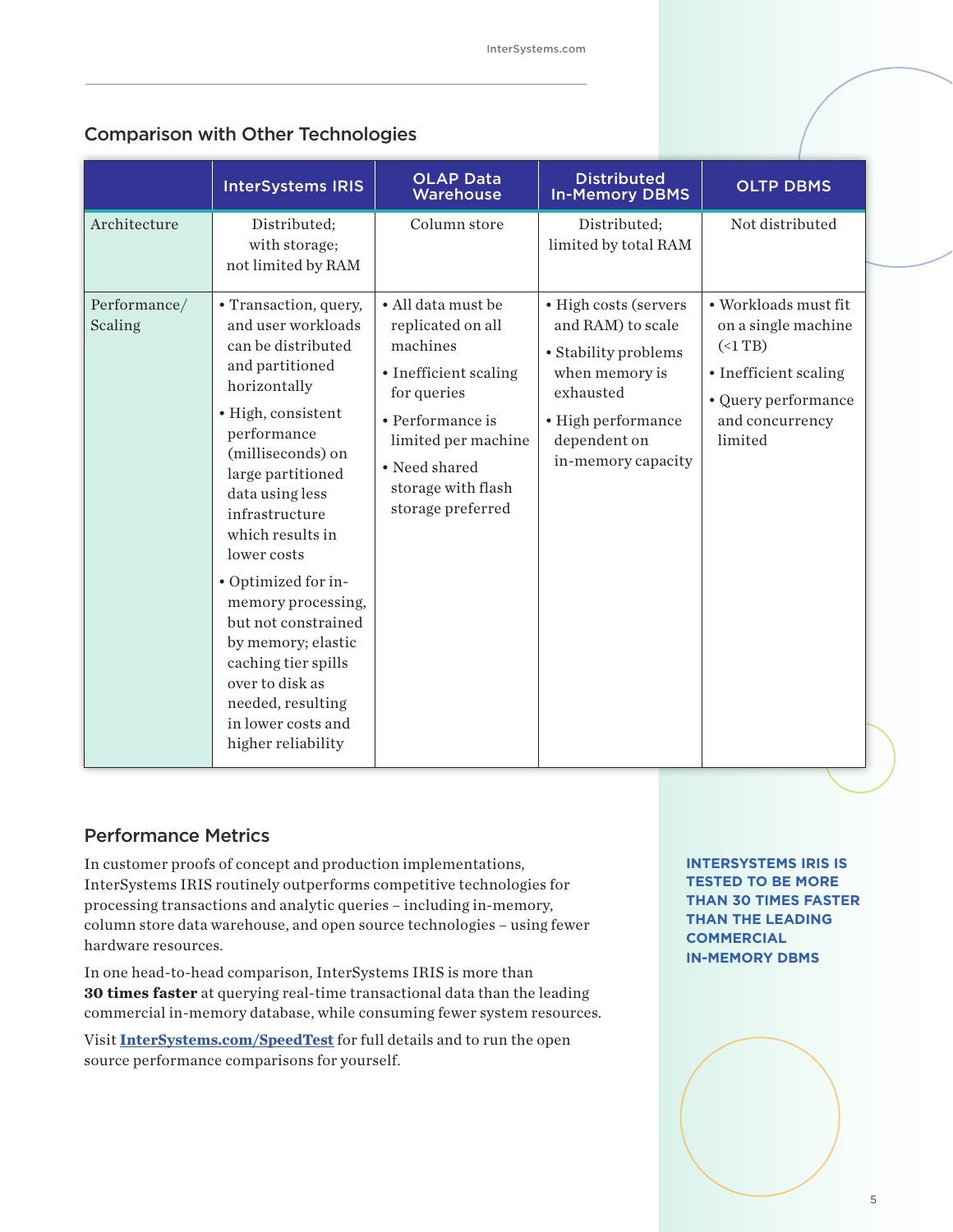#### Easy Deployment and Provisioning

InterSystems IRIS also includes capabilities that make these applications easier to build, deploy, and provision, including flexible interoperability, cloud neutrality, and a robust security model.

#### Built for Cloud Neutrality

InterSystems IRIS is supported on all major cloud providers and offers the following advantages:

- Eliminates lock-in to a single cloud provider.
- Runs on standard hardware (e.g. Amazon EC2 instances) to support on-premises, private, and hybrid deployments with no custom configurations required.
- Provides one single API, seamlessly supporting various cloud and hybrid deployments without requiring any modifications.
- Continuously leverages the optimizations released by the various cloud providers and hardware vendors.

#### **Security**

InterSystems IRIS provides a simple, unified security architecture with the following features.

- Offers a strong, consistent, and high-performance security infrastructure for applications
- Meets certification standards
- Makes it easy for developers to build security features into applications
- Places a minimal burden on performance and operations
- Ensures that InterSystems IRIS can operate effectively as part of a secure environment and that other applications and InterSystems IRIS can work together well
- Provides infrastructure for policy management and enforcement

The security is based on authentication, authorization, auditing, and database encryption:

- Authentication verifies the identity of all users.
- Authorization ensures that users can access the resources they need, and no others.
- Auditing keeps a log of predefined system and application-specific events.
- Managed key encryption protects information against unauthorized viewing.

In addition to its general security, InterSystems IRIS provides SQL security with granularity of a single row. This is called row-level security. With row-level security, each row holds a list of authorized viewers, which can be either users or roles.

InterSystems IRIS also supports the use of SSL/TLS and provides tools for a public key infrastructure (PKI).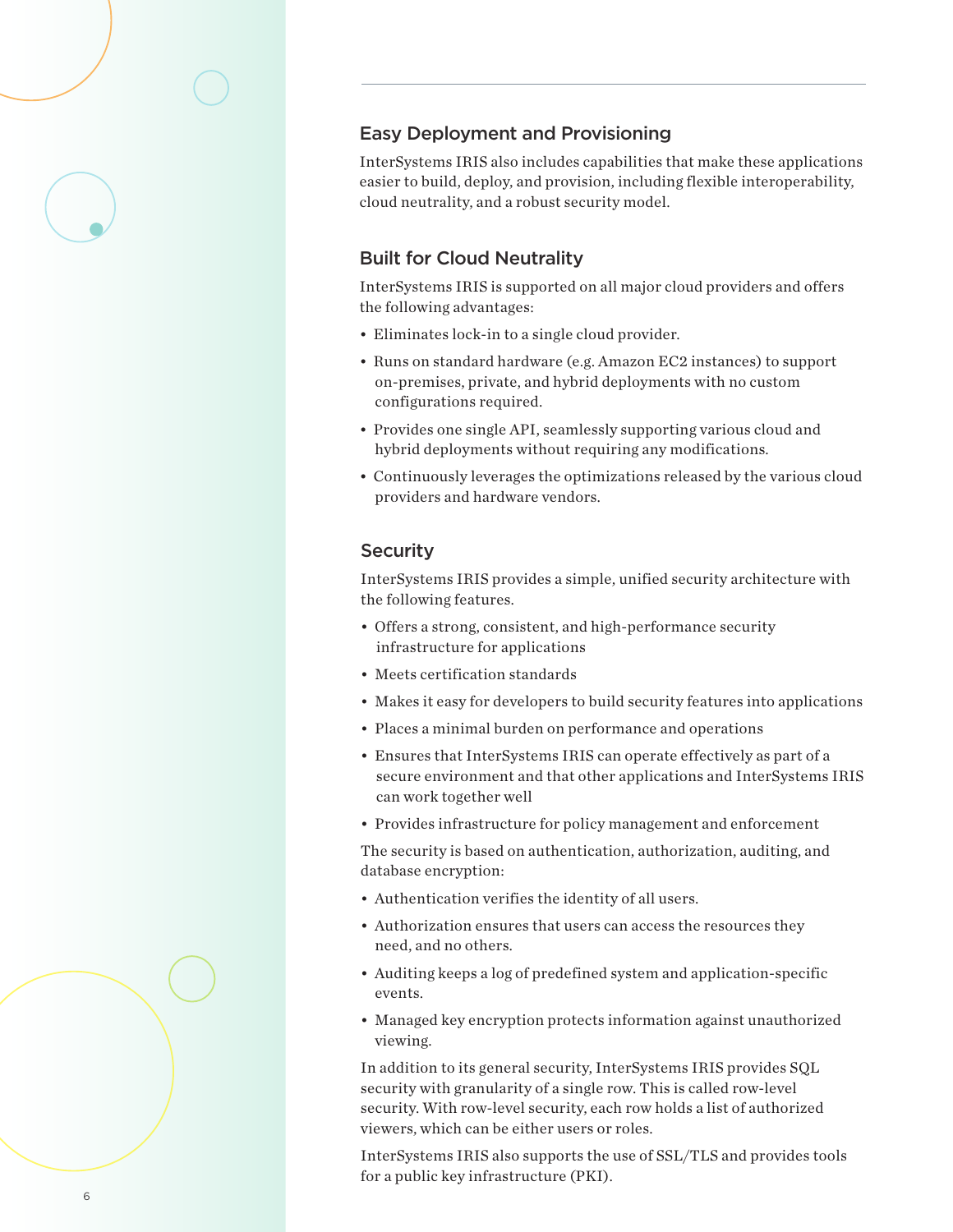## Low Total Cost of Ownership

The unique architectural approach of InterSystems IRIS delivers lower total cost of ownership for customers, based in part because it:

- Does not require that all the data fit in memory.
- Runs on commodity hardware and a smaller footprint than competing products.
- Provides built-in high-availability capabilities.
- Is highly reliable, scalable, enterprise-proven, and requires less maintenance and administration support.

#### InterSystems: An Industry Leader

The industry analyst firm Gartner recognized InterSystems as a Leader in its 2019 Magic Quadrant for Operational Database Read the report at<br>Management Systems (OPDBMS).

#### Gartner Peer Insights Customers' Choice

InterSystems has achieved the highest overall ranking among all of the vendors in the Gartner Peer Insights Customers' Choice for OPDBMS for the second year in a row. The Gartner Peer Insights Customers' Choice distinction recognizes vendors and products that are



highly rated by their customers. The survey data represents a toplevel synthesis of vendor software products that are most valued by IT enterprise professionals.

#### Conclusion

InterSystems IRIS is an ideal platform for real-time, transactionalanalytic applications that require high performance and the ability to efficiently scale to handle high data ingest rates and large data sets. It enables rapid ingestion of multiple forms of data from a variety of sources, while simultaneously supporting high-performance analytics processing — at scale, with robust security and a lower total cost of ownership.

At InterSystems, we're all-in as a partner, and we'll do whatever it takes for our clients to be successful. Going the extra mile is our policy. Our best people are on the front lines 24/7 to provide our clients with immediate help.

# Gartner

InterSystems.com/MQ

**INTERSYSTEMS WAS RECOGNIZED FOR ITS ABILITY TO EXECUTE AND COMPLETENESS OF VISION.** 

**INTERSYSTEMS WAS RECOGNIZED IN TRADITIONAL TRANSACTIONS, DISTRIBUTED VARIABLE, EVENT PROCESSING/ DATA IN MOTION, AND AUGMENTED TRANSACTIONS USE CASES.** 

InterSystems was named a March 2020 Gartner Peer Insights Customers' Choice for Operational Database Management Systems (ODBMS). The GARTNER PEER INSIGHTS CUSTOMERS' CHOICE badge is a trademark and service mark of Gartner, Inc., and/or its affiliates, and is used herein with permission. All rights reserved. Gartner Peer Insights Customers' Choice constitute the subjective opinions of individual end-user reviews, ratings, and data applied against a documented methodology; they neither represent the views of, nor constitute an endorsement by, Gartner or its affiliates. https://www.gartner.com/reviews/ customers-choice/operational-dbms

GARTNER is a registered trademark and service mark of Gartner, Inc. and/or its affiliates in the U.S. and internationally, and is used herein with permission. All rights reserved.